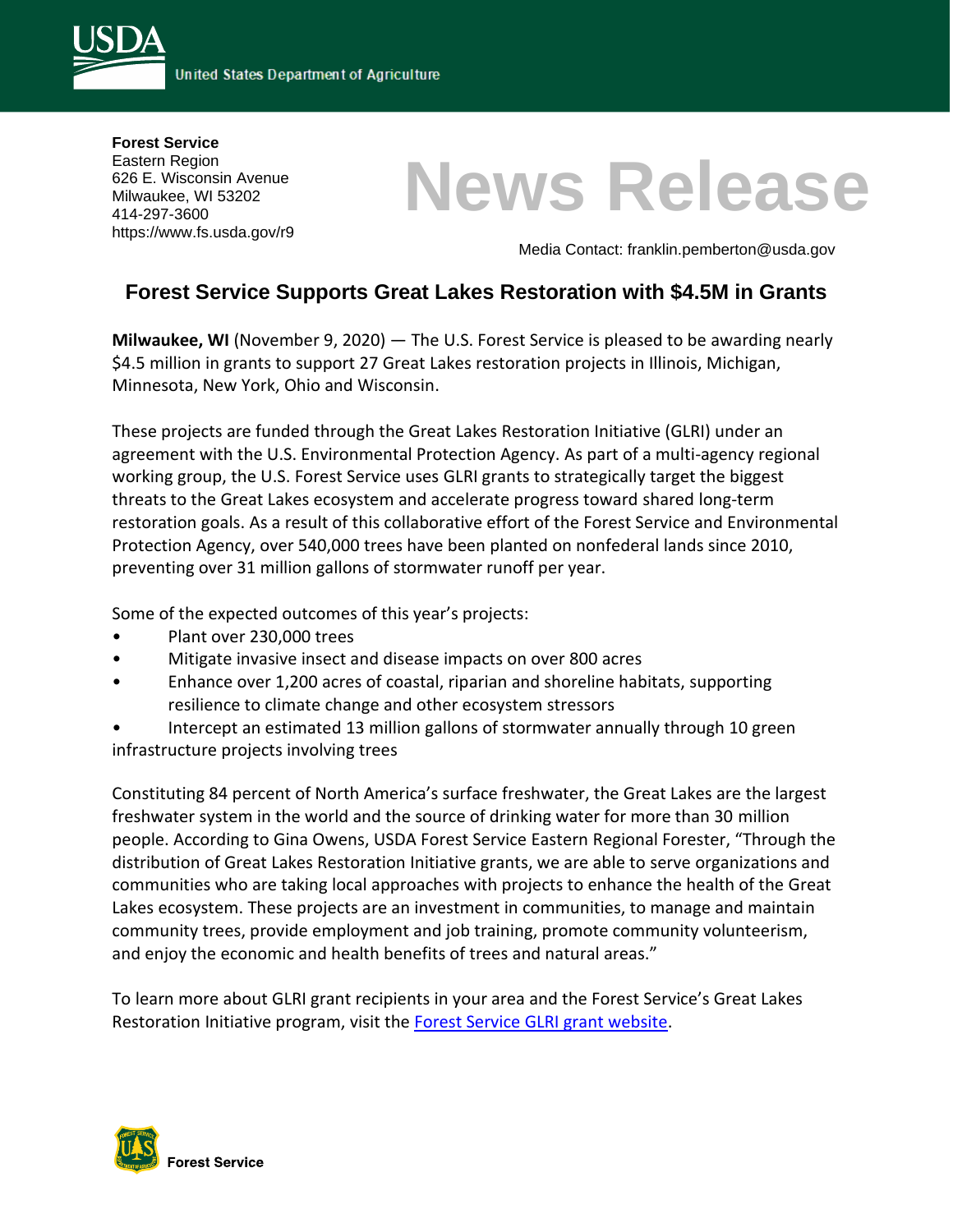

This year's funded organizations, project descriptions and federal funding amount awarded are listed below. Each grant recipient provides at least 20 percent match for this funding, in collaboration with state or local partners, donors or volunteers.

## **Illinois**

**Openlands, \$199,569**: The Openlands TreePlanters IV program will assist neighbors and community groups to plant 1,000 diverse, native trees at 40 events with at least 1,000 participants in the Chicago region, while learning about the urban canopy and how to protect and care for their new trees.

**The Morton Arboretum, \$142,306**: The Morton Arboretum will partner with three under resourced communities and a zoo in Cook County, Illinois, to improve long-term urban forest canopy by removing 40 high risk dead ash trees; planting 275 native trees; and building four communities' capacities to plant and care for trees.

**Wildlife Habitat Council, \$118,613**: Wildlife Habitat Council will work with Illinois International Port District, the Chicago Park District, and the City if Chicago to plant 500 trees and shrubs and restore about 40 acres of degraded shoreline, reducing non-point source pollution in the Calumet River and Lake Michigan.

**The Morton Arboretum, \$260,758**: The Morton Arboretum, Chicago Region Trees Initiative and Village of Alsip will replace impervious surface adjacent to the Little Calumet River with 200 trees and shrubs, 10,000 native plugs and seed to absorb stormwater flow, improve habitat, and provide job training.

#### **Michigan**

**Ottawa Conservation District, \$200,000**: The Ottawa Conservation District will survey and treat 15,000 trees within 500 acres at the northern known extent of hemlock woolly adelgid in five west Michigan counties where it is present.

**Ottawa National Forest, \$10,000:** The Ottawa National Forest will work with the Ontonagon Conservation District on a pilot project to plant suitable trees in black ash wetlands vulnerable to emerald ash borer (EAB) prior to EAB infestation in the County.

**The Greening of Detroit, \$130,000**: The Greening of Detroit, City of Detroit and partners will plant trees in city parks and along neighborhood streets, to replace ash trees lost to EAB, restore about 5 acres of urban canopy in the Rouge River watershed, and engage 500 residents and volunteers.

**Alliance of Rouge Communities, \$261,780**: This project will build on past Forest Service GLRI grants by planting 895 trees and installing 2.9 acres of green infrastructure to intercept a total of 1.3 million gallons annual runoff throughout 17 Rouge River Watershed communities.

**Michigan Department of Natural Resources, \$100,000**: This project will use a subgrant program to target tree planting in priority communities and watersheds where water quality is impaired and tree cover is deficient, supporting municipal plans for sustainability and climate resiliency.

**Michigan Department of Natural Resources, \$254,134:** Trees for School Forests will plant 111,475 trees at 10 school forests in Michigan. All schools will have Forest Stewardship Plans and will become Tree Campus K-12 certified by end of project. Over 1,000 students will visit the forests and learn how trees protect water quality.

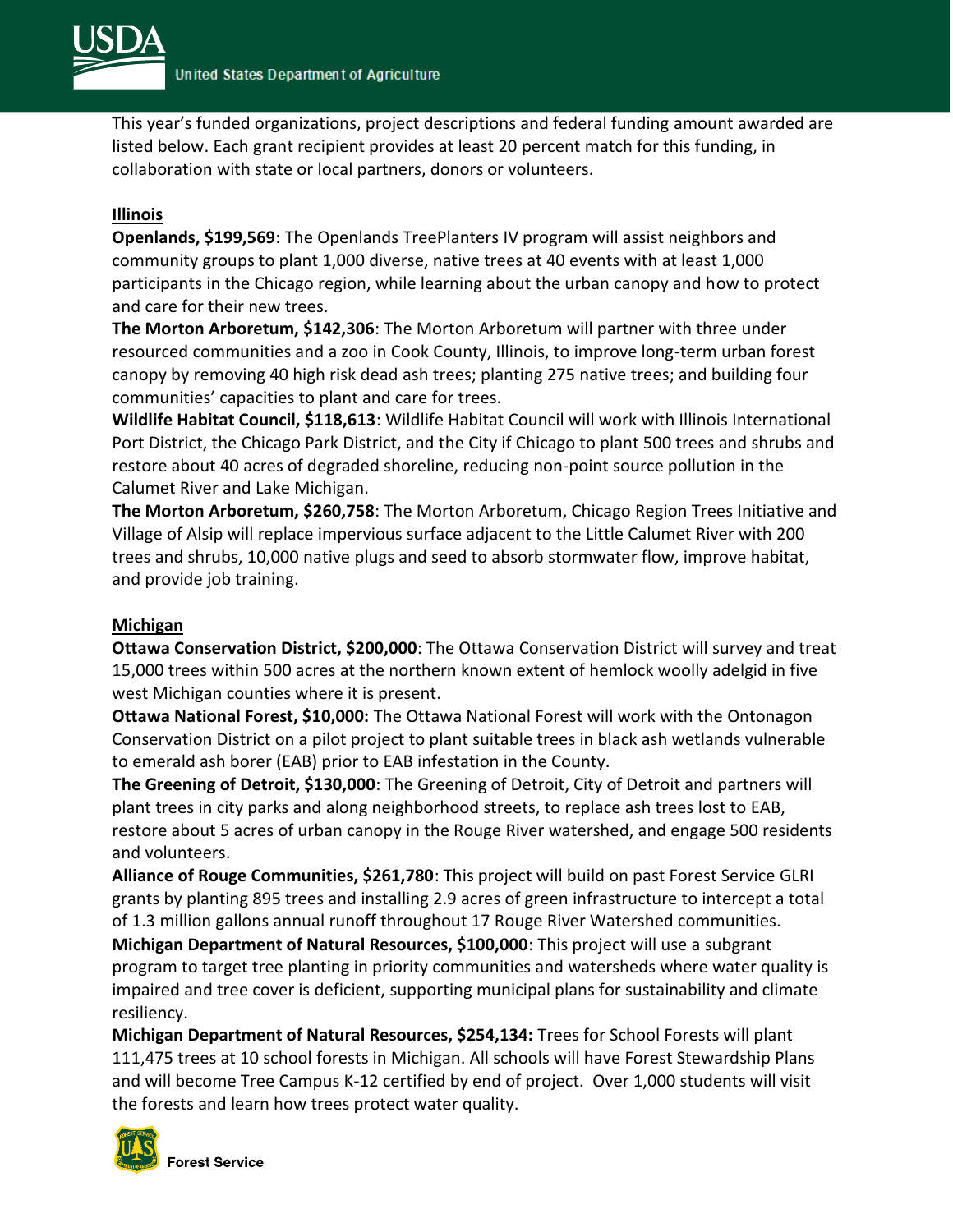

**Superior Watershed Partnership, \$116,268**: The Superior Watershed Partnership and City of Marquette will plant over 1800 native, climate-adapted trees and shrubs along approximately 4,200 feet of severely impacted Lake Superior coastline to restore coastal habitats.

**Lake Superior State University, \$250,000**: Lake Superior State University will create the first green stormwater demonstration project along the St. Marys River, near the Center for Freshwater Research and Education and an adjacent park in Sault Sainte Marie. The project includes rain gardens, treescapes, and community education.

**Trout Unlimited, \$200,000**: Trout Unlimited will enhance the resilience of West Michigan forests by planting 31,000 trees and shrubs at 13 riparian and shoreline sites in the Lower Grand, Pere Marquette, White, and Muskegon watersheds and along Lake Michigan resulting in 87 acres of forest restored.

### **Minnesota**

**The Nature Conservancy, \$200,000:** This project will restore 600 acres of degraded riparian forest by planting and protecting 29,500 trees along 10 miles of Lake Superior tributary streams in Lake and Cook Counties, Minnesota. The project builds on efforts of multiple partners to reach a 10-year conservation goal.

### **New York**

**Onondaga County Soil & Water Conservation District, \$50,000**: The District will partner with lake associations to treat approximately 1,500 eastern hemlocks currently or potentially infested with hemlock woolly adelgid in the Skaneateles and Otisco Lake watersheds. These watersheds provide drinking water to 485,000 residents of Onondaga County. **Finger Lakes National Forest, \$68,200**: Approximately 123 acres of the Sawmill and Gorge Creek watersheds in the Finger Lakes National Forest will be retreated to ensure continued protection of eastern hemlock trees from hemlock wooly adelgid, as well as elongate hemlock scale where it occurs.

#### **Ohio**

**Metropolitan Park District of the Toledo Area, \$200,000**: Metroparks Toledo, in partnership with the City of Toledo, will plant 30,000 native hardwood trees on existing parklands to create 44 acres of new forests within the Maumee River watershed in Lake Erie's western basin. **Cleveland Museum of Natural History, \$187,468:** The Mentor Marsh Coastal Wetland Restoration Planting Project will restore and enhance habitat in a degraded 806-acre coastal wetland. A 62.5-acre planting includes 2,500 Buttonbush shrubs and 135,000 plant plugs of 12 wetland species along the lakeshore in Mentor, Ohio.

**Ohio Department of Natural Resources, \$113,711:** This project will replace impervious surfaces with a newly established coastal wetland dune/swale habitat planted with native wetland species at Headlands Dunes State Park on Lake Erie in northeast Ohio, building on State efforts to restore the site.

**Western Reserve Land Conservancy, \$110,035:** Western Reserve Land Conservancy and partners will plant and maintain approximately 500 trees throughout Cleveland, with a focus on four neighborhoods at particularly high risk of stormwater runoff, as well as empowering residents with knowledge to properly plant and care for trees.